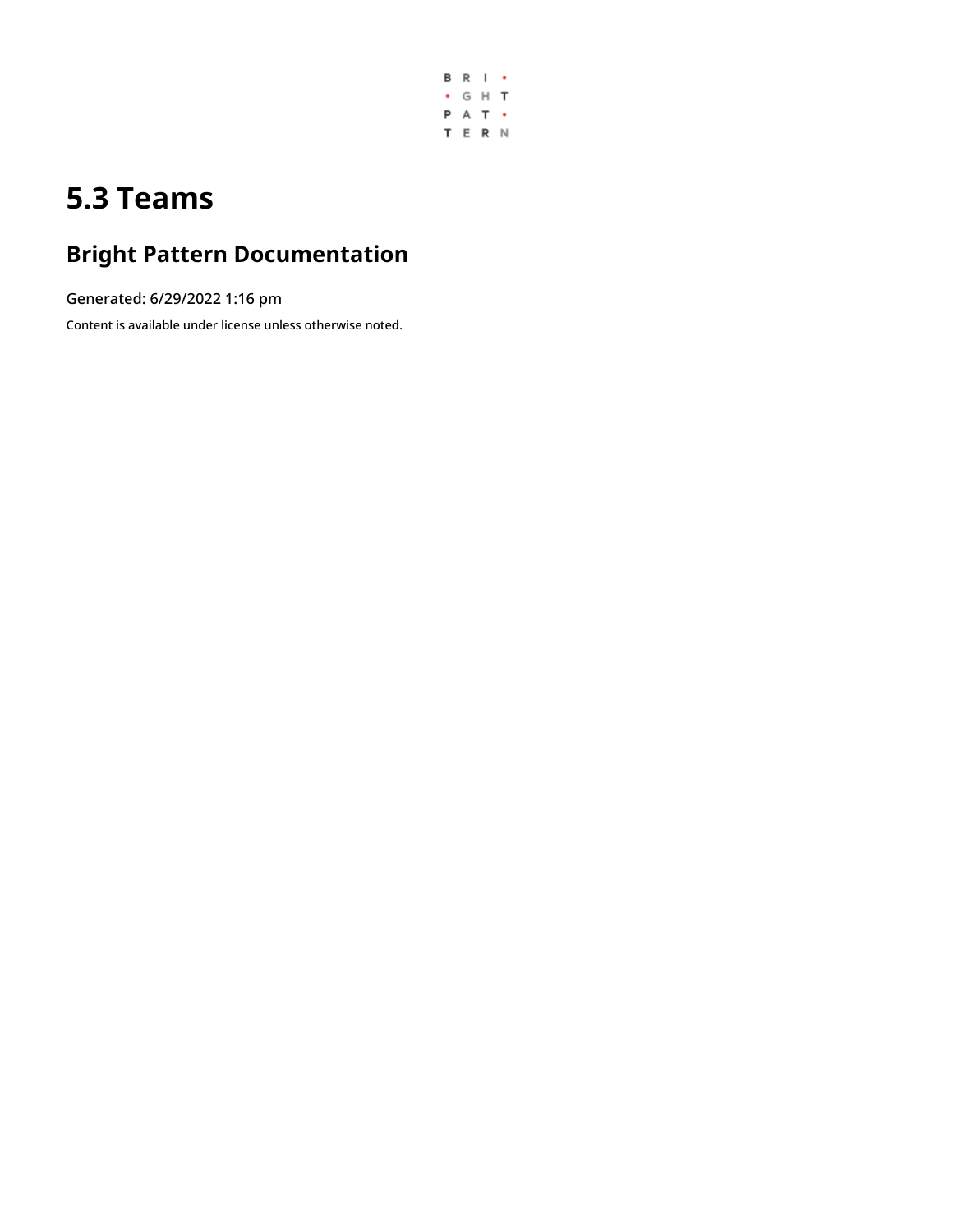<span id="page-1-0"></span>

| <b>Table of Contents</b>                 | $\overline{2}$ |
|------------------------------------------|----------------|
| About Omni QM                            | $\overline{3}$ |
| What Is Quality and Quality Management?  | 3              |
| <b>Web Screen Pop</b>                    | 4              |
| Settings                                 | 4              |
| <b>Title text</b>                        | 4              |
| Label                                    | 4              |
| Open in popup window                     | 4              |
| Keep open when interaction is finished   | 4              |
| Pop screen upon answer                   | 5              |
| Screenpop action                         | 5              |
| URL of the page to open                  | 5              |
| Text to display                          | 5              |
| <b>Additional URLs</b>                   | 5              |
| <b>General Settings</b>                  | 6              |
| <b>Screen Properties</b>                 | 7              |
| Default time zone                        | 7              |
| Default country                          | 7              |
| System Not Ready reason names for        | 7              |
| Agent no answer                          | 7              |
| UI connection loss                       | 7              |
| After call break                         | 7              |
| <b>Logout Pending</b>                    | 7              |
| <b>Custom Not Ready reasons</b>          | 7              |
| Agent state upon login                   | 8              |
| Auto logout timeout upon connection loss | 8              |
| <b>Enter After Call Work</b>             | 8              |
| <b>Exit After Call Work</b>              | 8              |
| <b>Enter Break</b>                       | $\overline{8}$ |
| <b>Exit Break</b>                        | 8              |
| Non-call cases URL                       | 8              |
| Display name format                      | 9              |
| External number inactivity timeout       | 9              |
| Agent daily Break time limit             | 9              |
| Require service on outbound calls        | $\overline{9}$ |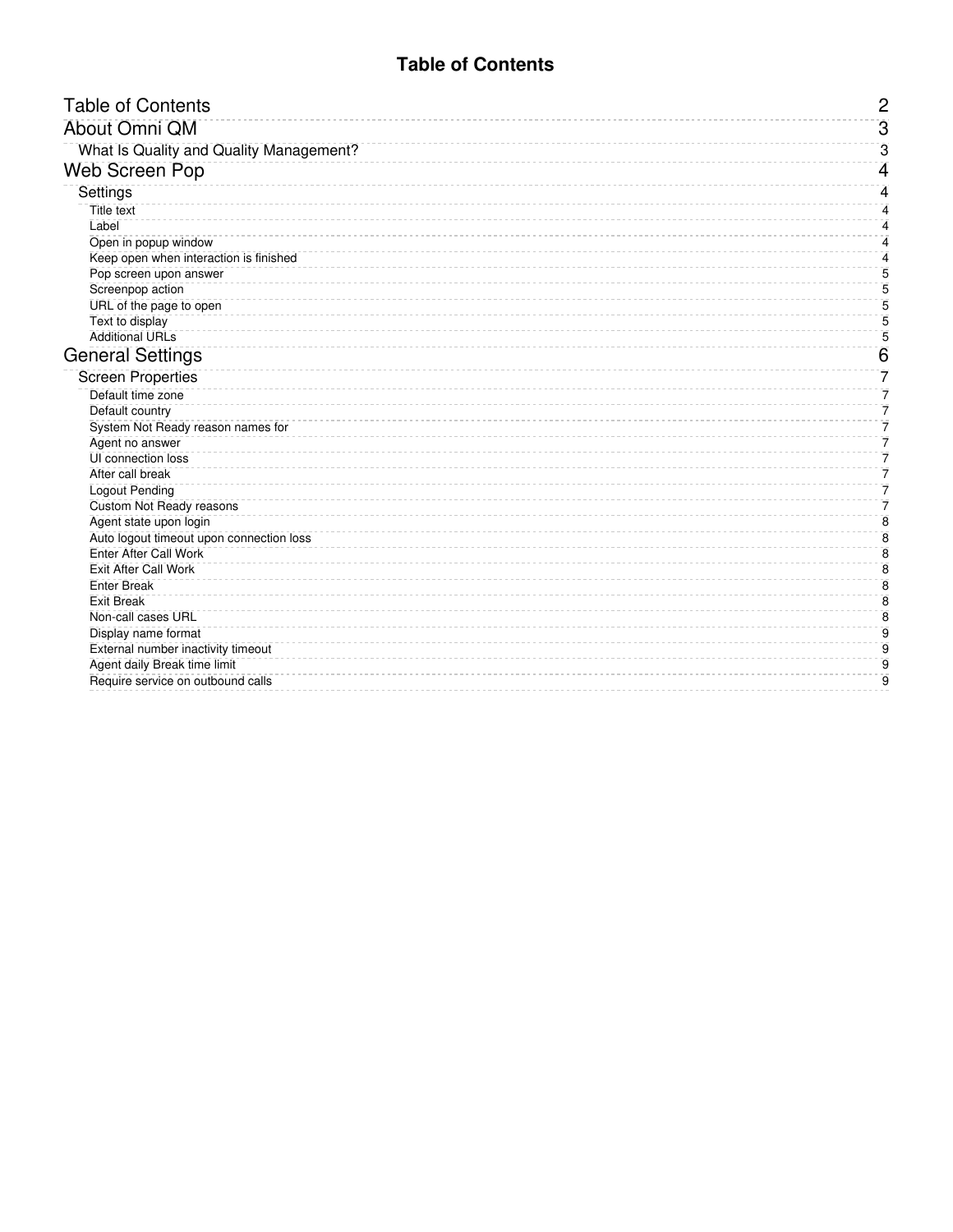## <span id="page-2-0"></span>**About Omni QM**

Bright Pattern Contact Center Omni QM is a suite of advanced quality management tools designed to facilitate the process of assessing and improving the quality of agent communications across media channels.

Omni QM builds upon Bright Pattern's existing quality management functionality by introducing advanced quality management features, such as the ability to design evaluation forms, determine an evaluation process, have agents conduct self-evaluations, assign agent score, conduct calibrations for the purpose of improving the evaluation process, and much more.

In addition, Omni QM unifies quality management processes by placing all quality management features into a single application. When Omni QM is enabled, all interaction records, interaction search functions, evaluation forms, and other quality management tools are accessed via an evaluation console built into the Agent Desktop application. This means that supervisors no longer have to visit the Contact Center Administrator application to access interaction records and grade them; instead, supervisors can monitor, search, review, and evaluate their team's interactions without ever leaving Agent Desktop. Moreover, agents can easily view their own interactions, evaluations, and quality score from Agent Desktop. Omni QM gives users a bird's eye view of interaction quality across all channels and services.

Omni QM is a feature option that is built in to Bright Pattern Contact Center, enabled as part of your organization's contract.

### <span id="page-2-1"></span>**What Is Quality and Quality Management?**

In the contact center space, where customer satisfaction determines the success of customer service, we can define *quality* as consistency in customer service delivery, communications, knowledge of product/service, employee performance, technology, and resources.

Customers expect to receive the same level of care from any agent they interact with and on any channel in which they reached your business. We can meet this expectation for consistency by using quality management processes and tools.

*Quality management* helps contact centers to meet customer requirements, make all efforts to exceed customer expectations, facilitate agent development, ensure consistency of quality of provided services, and provide a path to achieve it all.

- 1. REDIRECT [5.3:Agent-guide/Tutorials/States/HowtoInterpretYourCurrentStateInformation](https://help.brightpattern.com/5.3:Agent-guide/Tutorials/States/HowtoInterpretYourCurrentStateInformation)
- 1. REDIRECT [5.3:Contact-center-administrator-guide/CallCenterConfiguration/GeneralSettings](https://help.brightpattern.com/5.3:Contact-center-administrator-guide/CallCenterConfiguration/GeneralSettings)
- 1. REDIRECT [5.3:Contact-center-administrator-guide/CallCenterConfiguration/GeneralSettings](https://help.brightpattern.com/5.3:Contact-center-administrator-guide/CallCenterConfiguration/GeneralSettings)
- 1. REDIRECT [5.3:Contact-center-administrator-guide/CallCenterConfiguration/GeneralSettings](https://help.brightpattern.com/5.3:Contact-center-administrator-guide/CallCenterConfiguration/GeneralSettings)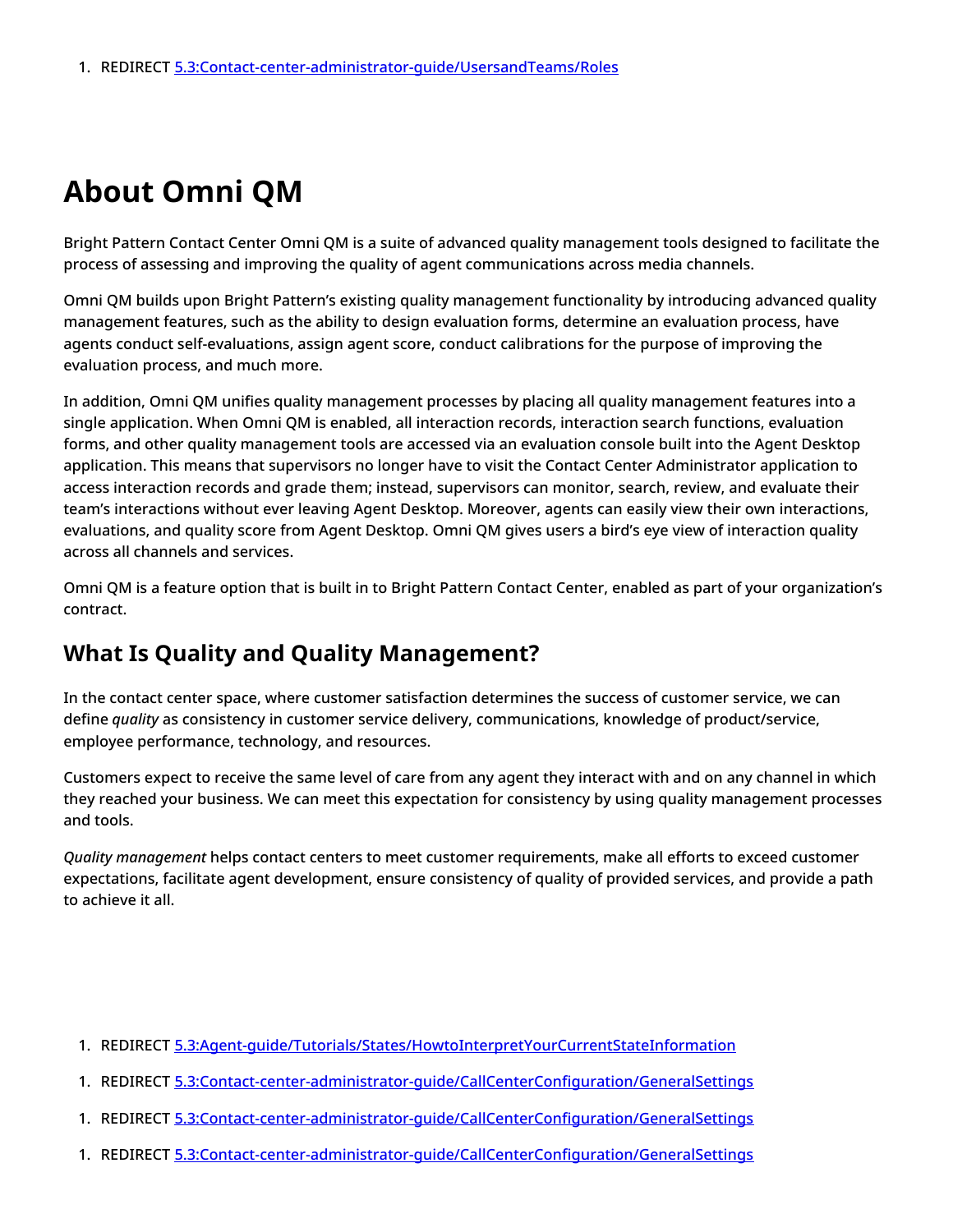# <span id="page-3-0"></span>**Web Screen Pop**

This block specifies what to display for the agent when the interaction is connected to this agent through the [Connect](https://help.brightpattern.com/5.3:Contact-center-administrator-guide/UsersandTeams/Teams/?action=html-localimages-export#topic_scenario-builder-reference-guide.2Fconnectcall) Call or [Connect](https://help.brightpattern.com/5.3:Contact-center-administrator-guide/UsersandTeams/Teams/?action=html-localimages-export#topic_scenario-builder-reference-guide.2Fconnectchat) Chat block.



Note that services may also have [activity](https://help.brightpattern.com/5.3:Contact-center-administrator-guide/UsersandTeams/Teams/?action=html-localimages-export#topic_contact-center-administrator-guide.2Factivityforms) forms associated with them. If an interaction is associated with a service that has a configured activity form, both the activity form and the content specified in this block will appear in the tabs of the Agent [Desktop](https://help.brightpattern.com/5.3:Contact-center-administrator-guide/UsersandTeams/Teams/?action=html-localimages-export#topic_agent-guide.2Funderstandingscreen-pop). To specify which content shall appear in the active tab, use option**Display activity form before/after web screen pop(s)** of the [Activity](https://help.brightpattern.com/5.3:Contact-center-administrator-guide/UsersandTeams/Teams/?action=html-localimages-export#topic_contact-center-administrator-guide.2Factivitytab) tab of the given service.

Note also that by default, specified screen pop content will be displayed in the Context [Information](https://help.brightpattern.com/5.3:Contact-center-administrator-guide/UsersandTeams/Teams/?action=html-localimages-export#topic_agent-guide.2Fuserinterfaceoverview) Area of the Agent Desktop. This area is not shown when Agent Desktop is run minimized using the Pop-out [function](https://help.brightpattern.com/5.3:Contact-center-administrator-guide/UsersandTeams/Teams/?action=html-localimages-export#topic_agent-guide.2Funderstandingscreen-pop). Thus, when using web screen pop, consider one of the following options:

- Open screen pop in a separate window/tab (see setting**Open in popup window**)
- Disabling agents' [privilege](https://help.brightpattern.com/5.3:Contact-center-administrator-guide/UsersandTeams/Teams/?action=html-localimages-export#topic_contact-center-administrator-guide.2Fprivileges) **Force pop-out phone window**

For an example of how to use the Web Screen Pop block in a scenario, seeHow to Create a Chat Scenario That Pops Case or Contact [Information.](https://help.brightpattern.com/5.3:Contact-center-administrator-guide/UsersandTeams/Teams/?action=html-localimages-export#topic_scenario-builder-reference-guide.2Fhowtocreatechatscenariothatpopscaseorcontactinformation)

### <span id="page-3-1"></span>**Settings**

#### <span id="page-3-2"></span>**Title text**

*Title text* is the name of the instance of the block. Enter a name in the text field and click the**Update** button at the bottom of the *Edit* pane. The new name of the block appears in the flowchart.

#### <span id="page-3-3"></span>**Label**

The *Label* field is where you may enter a separate, customer-facing name for the URL.

#### <span id="page-3-4"></span>**Open in popup window**

This indicates whether screen pop should appear in the Context [Information](https://help.brightpattern.com/5.3:Contact-center-administrator-guide/UsersandTeams/Teams/?action=html-localimages-export#topic_agent-guide.2Fuserinterfaceoverview) Area of the Agent Desktop application (default) or in a separate window.

#### <span id="page-3-5"></span>**Keep open when interaction is finished**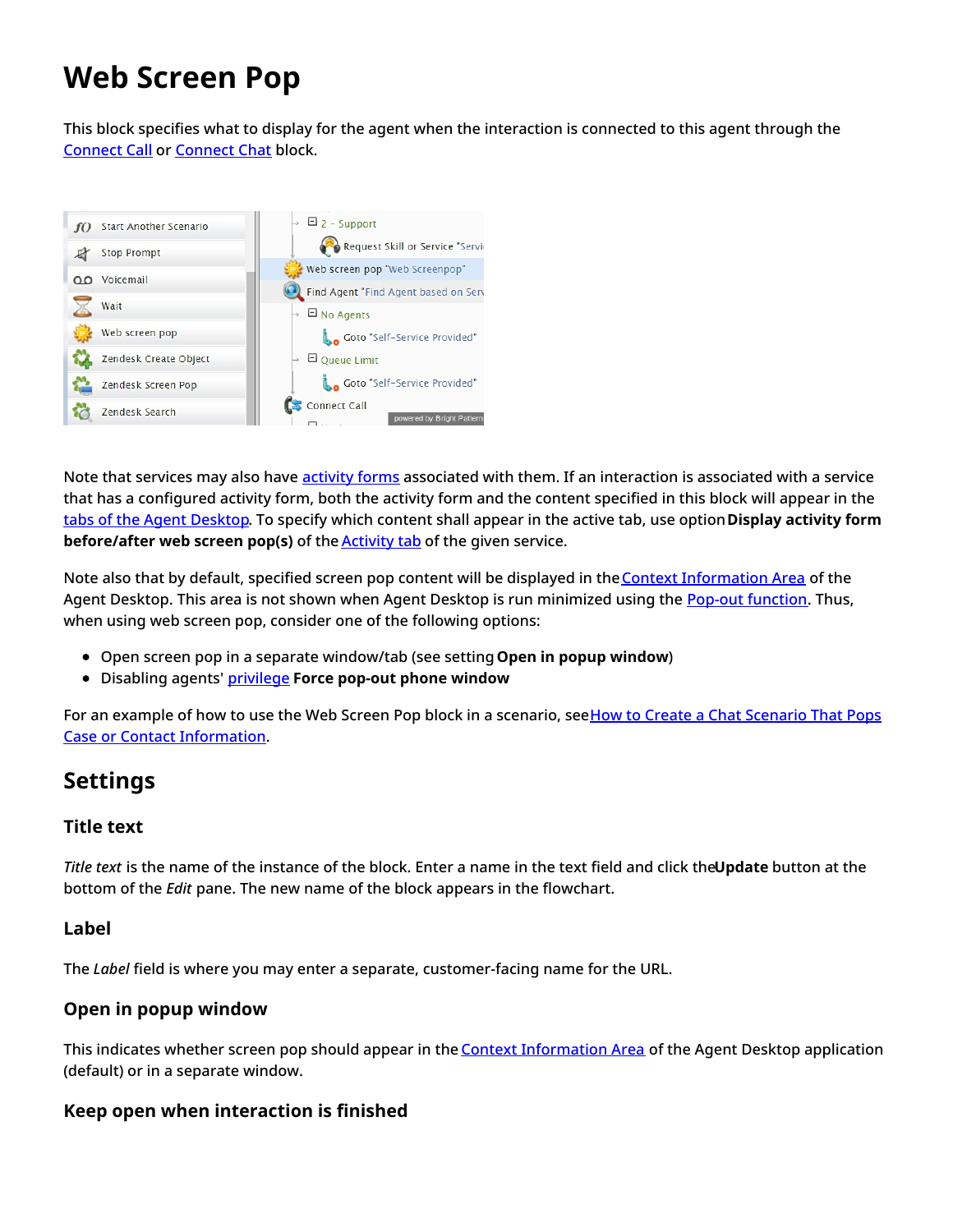When selected, this option keeps open the pop-out browser tab when the interaction is finished. Note that this option is not available for selection unless *Open in popup window* is selected.

#### <span id="page-4-0"></span>**Pop screen upon answer**

By default, the screen pop occurs as soon as the interaction is delivered to the agent (i.e., during the alert phase); select this checkbox if you want the screen pop to occur when the agent accepts the interaction for handling.

#### <span id="page-4-1"></span>**Screenpop action**

*Screenpop action* indicates whether the pop-up will open a web page (default) or display text.

#### <span id="page-4-2"></span>**URL of the page to open**

This specifies the URL of the web page that should be opened if the*Open web page* screen pop action is selected. A query string can be added to supply variables for the screen pop page (e.g., *[http://www.localhost.com/Webform2.aspx?accountnumber=\\$\(custNum\)](http://www.localhost.com/Webform2.aspx?accountnumber=$(custNum))*)

#### <span id="page-4-3"></span>**Text to display**

This specifies the text to be displayed if the**Display text** screen pop action is selected.

#### <span id="page-4-4"></span>**Additional URLs**

This can be used to specify URLs of optional additional web pages to be opened if the**Open web page** screen pop action is selected.

#### Web screen pop

Specifies what to show in the window that pops on agent's desktop with the call connected by Connect Call block.

| Title text:                 |                                                                                      |  |
|-----------------------------|--------------------------------------------------------------------------------------|--|
|                             | Open in popup window                                                                 |  |
|                             | $\Box$ Keep open when interaction is finished                                        |  |
|                             | Pop screen upon answer                                                               |  |
| Screenpop action:           | ◎ Open web page ○ Display text                                                       |  |
| URL of the page to<br>open: | /agentdesktop/app/cases/identificati<br>on/identification.html?<br>accountNumber=004 |  |
| <b>Additional URLs:</b>     | Google+                                                                              |  |
|                             | SugarCRM                                                                             |  |
|                             | add                                                                                  |  |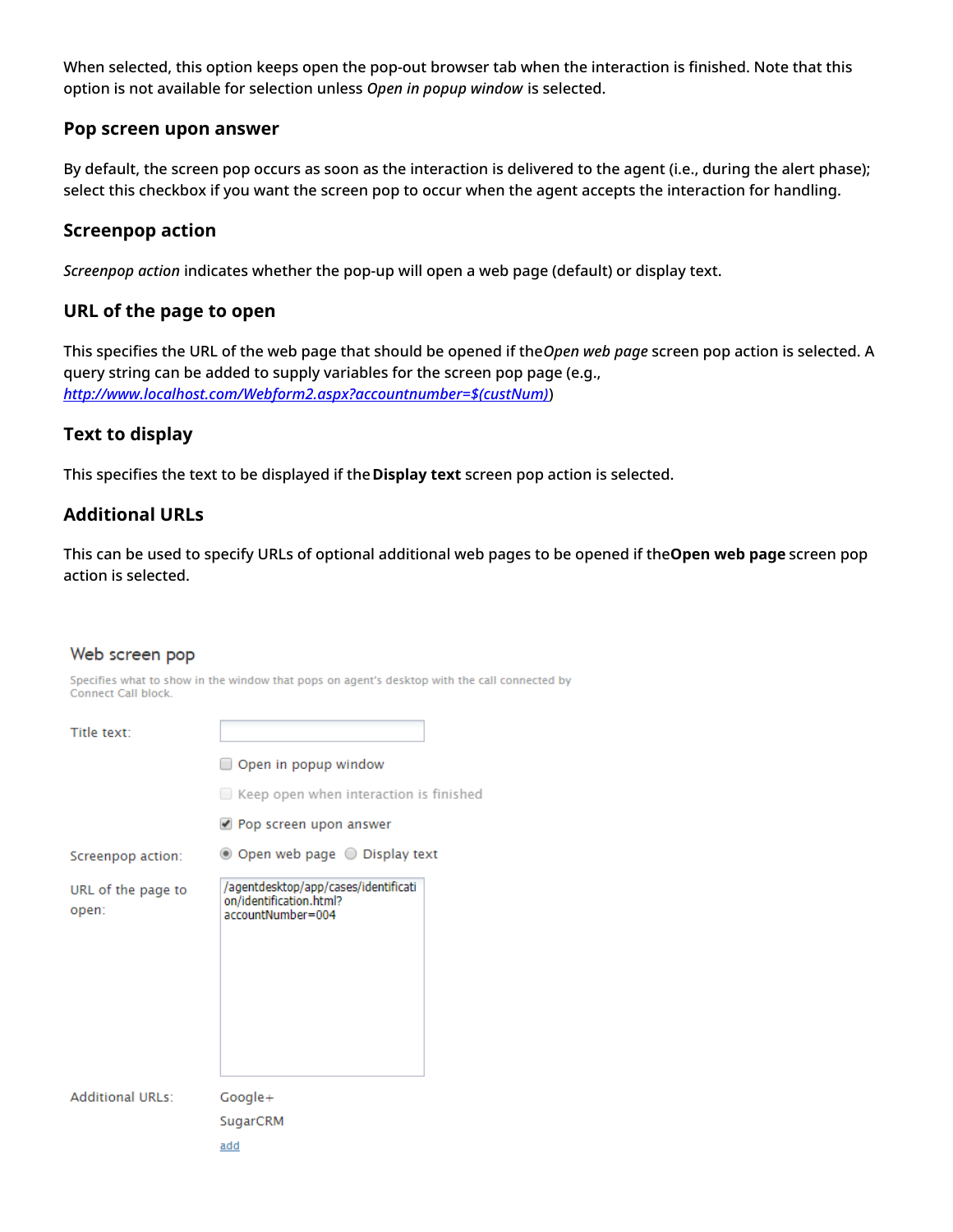## <span id="page-5-0"></span>**General Settings**

General settings define various aspects of your operations that apply to your entire contact center as opposed to any individual entity. When you specify a certain parameter at this level, the specified value will be applied to all corresponding resources of your contact center. Note that some of the same settings can also be defined at lower levels such as teams, services, and/or users. The values defined at such lower levels always supersede these general settings defied at the contact center level.

To view and edit the general settings, select the *General Settings* option from the *Call Center Configuration* menu. Note that all of these settings are optional.

| <b>General Settings</b>                      |                                              |
|----------------------------------------------|----------------------------------------------|
|                                              |                                              |
| Default time zone:                           | v<br>-05:00 America/New_York                 |
| Default country:                             | <b>United States</b>                         |
| System Not Ready reason names for:           |                                              |
| Agent no answer:                             | No answer                                    |
| <b>UI</b> connection loss:                   | <b>Connection loss</b>                       |
| After call break:                            | After call break                             |
| Logout Pending:                              | Logout Pending                               |
| <b>Custom Not Ready reasons:</b>             | Away from Desk                               |
|                                              | <b>Break</b>                                 |
|                                              | Lunch                                        |
|                                              | Not ready                                    |
|                                              | add                                          |
| Agent state upon login:                      | v<br>Not ready                               |
| Auto logout timeout upon connection<br>loss: | 15<br>seconds                                |
| <b>Enter After Call Work:</b>                |                                              |
| <b>Exit After Call Work:</b>                 | $\vee$ automatically after<br>180<br>seconds |
| <b>Enter Break:</b>                          |                                              |
| Exit Break:                                  | 120<br>seconds<br>automatically after        |
| Non-call cases URL:                          |                                              |
| Display name format:                         | First name Last name<br>v                    |
| External number inactivity timeout:          | minutes<br>5                                 |
| Agent daily Break time limit:                | 20<br>minutes                                |
| Require service on outbound calls:           |                                              |

Call Center Configuration > General Settings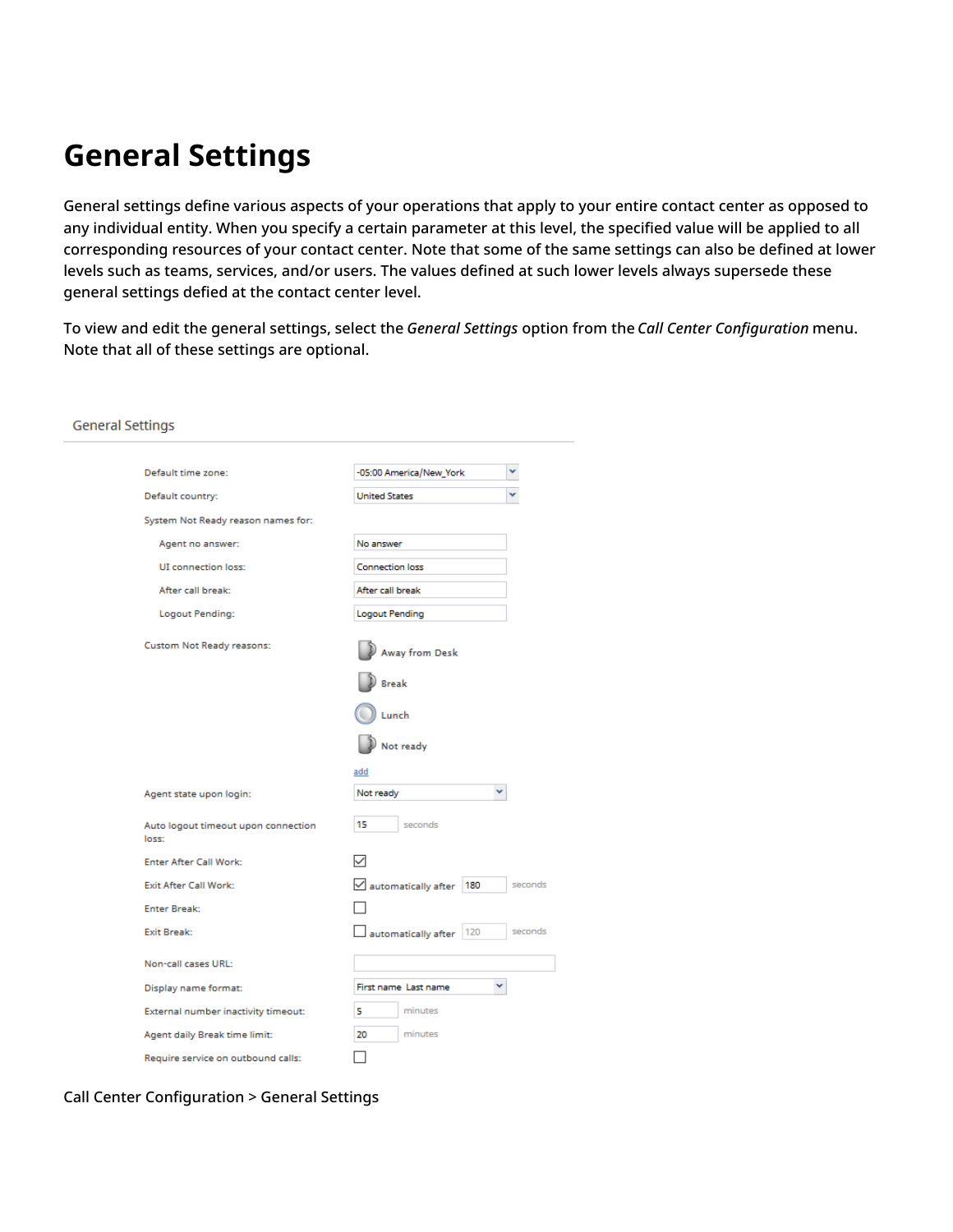### <span id="page-6-0"></span>**Screen Properties**

The *General Settings* screen properties are described as follows.

#### <span id="page-6-1"></span>**Default time zone**

The *Default time zone* is the time zone that will be used by default when you define time-based parameters of your contact center resources such as service hours. Note that you will be able to change this default time zones setting when defining time-based parameters of individual contact center resources. Note also that changing this default time zone parameter will not affect any of the previously defined time-base parameters of your contact center.

#### <span id="page-6-2"></span>**Default country**

The *Default country* is the "home country" that will be used by default when you define location-based parameters of your contact center resources. The tenant numbers for the default country will be shown in national format, whereas other countries will be shown in international format.

#### <span id="page-6-3"></span>**System Not Ready reason names for**

This property allows you to define custom names for the Not Ready agent state for various conditions when the system automatically applies this state to agents. The Not Ready state indicates that the agent is logged in but is temporarily unavailable to handle customer interactions.

If defined, such custom names will be allowed and displayed instead of the generic *Not Ready* in the corresponding situations for the agents themselves, for the supervisors monitoring agents' performance, and in the agent activity reports.

#### <span id="page-6-4"></span>**Agent no answer**

This property means that the agent is set to *Not Ready* because the agent has rejected an incoming service interaction or failed to answer it within a predefined amount of time. The default name is *No answer.* The No Answer timeout is specified in the [Connect](https://help.brightpattern.com/5.3:Contact-center-administrator-guide/UsersandTeams/Teams/?action=html-localimages-export#topic_scenario-builder-reference-guide.2Fconnectcall) Call scenario block. The default value is 10 seconds.

#### <span id="page-6-5"></span>**UI connection loss**

The agent is set to *Not Ready* because the connection between the Agent Desktop application and the system has been lost. The default name is *Connection loss*.

#### <span id="page-6-6"></span>**After call break**

The agent is set to *Not Ready* because the agent has finished handling an interaction and must have a mandatory break time. (See setting *Enter Break* below.) The default name for this is*After call break*.

#### <span id="page-6-7"></span>**Logout Pending**

The agent is set to *Not Ready* because the agent has requested to be logged out of the system while handling an interaction (e.g., when the agent's working shift is almost over). In this case, the system will let the agent finish processing the current interaction and will then switch the agent to *Not Ready* for a brief moment before logging out the agent.

Note that if the only active interactions are emails, the logout will be immediate. All actively processed emails will be stored as [drafts](https://help.brightpattern.com/5.3:Contact-center-administrator-guide/UsersandTeams/Teams/?action=html-localimages-export#topic_agent-guide.2Fhowtosaveanemailasadraft) in the agent's *My Queue*.

#### <span id="page-6-8"></span>**Custom Not Ready reasons**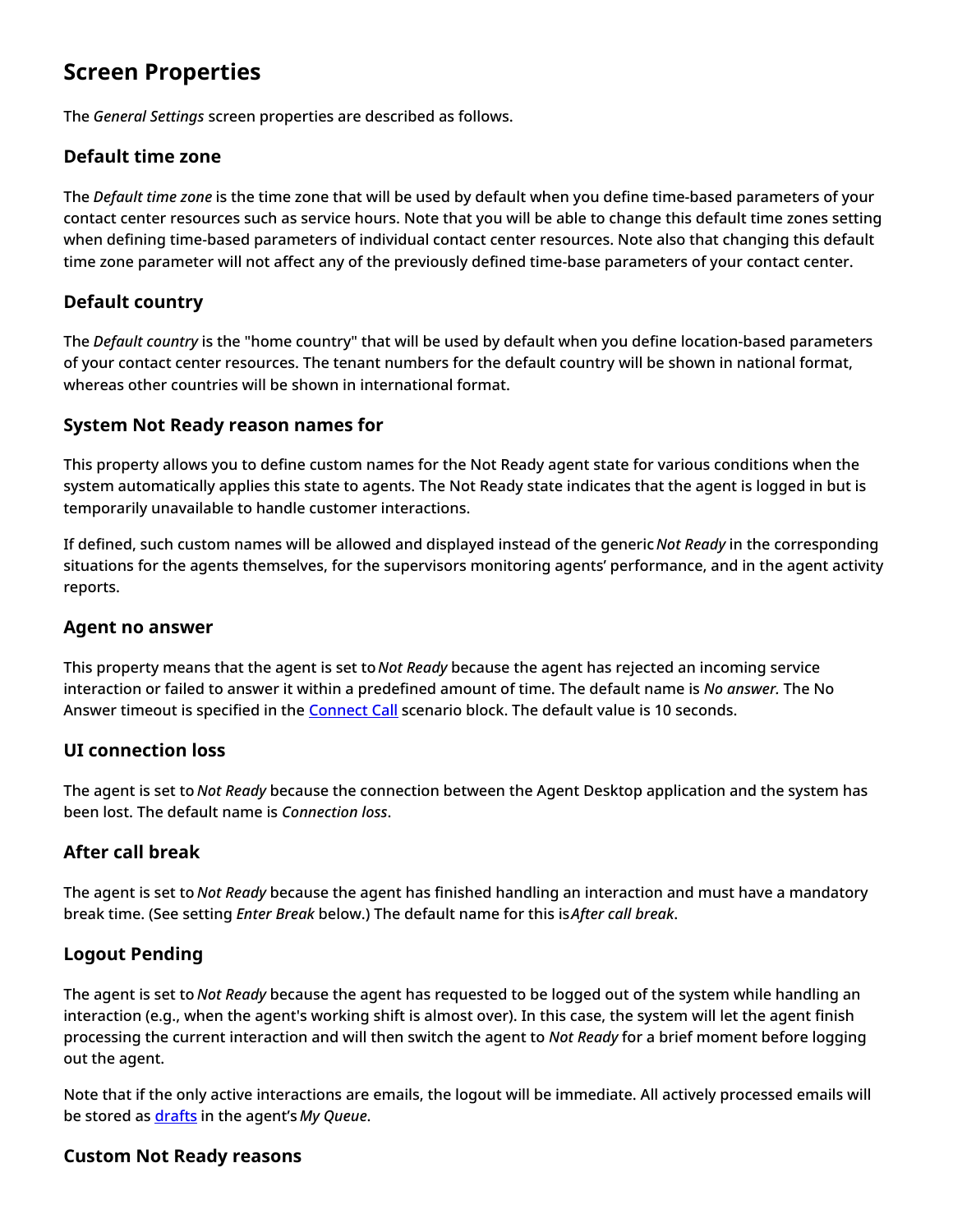This allows you to define a custom name and select an icon for the*Not Ready* agent state, depending on the reason the agent makes sets the state manually to *Not Ready*. If such reasons are defined, agents will have to select one of these reasons, instead of the generic *Not Ready*, when making themselves unavailable to handle customer interactions.

Bright Pattern Contact Center provides a number of default*Not Ready* reasons. To delete or edit any of the existing reasons, hover over their names. To define additional *Not Ready* reasons, click **add.** Up to 40 custom *Not Ready* reasons can be created.

#### <span id="page-7-0"></span>**Agent state upon login**

The state that will be applied to the agents of your contact center when they log into their Agent Desktops. You can select any of the custom Not Ready reasons defined above or make the agent *Ready*. Note that if you select *Ready* for this setting, the agents may start receiving customer interactions as soon as they log in. Otherwise, they will have to make themselves *Ready* manually before they begin receiving any service calls.

**Note:** Some service configuration changes that affect agent behavior are not picked up dynamically by Agent Desktop. Thus, after making a change to this property, we recommend that all affected logged-in agents refresh their browser page.

#### <span id="page-7-1"></span>**Auto logout timeout upon connection loss**

This specifies how long the system will wait for the Agent Desktop application to reconnect, from the moment a connection loss is detected, before the agent is logged out automatically.

#### <span id="page-7-2"></span>**Enter After Call Work**

This property specifies whether After Call Work is used in your contact center. If selected, agents will enter the*After Call Work* state after finishing any type of service call. Note that you can override this setting at th[eservice](https://help.brightpattern.com/5.3:Contact-center-administrator-guide/UsersandTeams/Teams/?action=html-localimages-export#topic_contact-center-administrator-guide.2Fpropertiestab) level.

#### <span id="page-7-3"></span>**Exit After Call Work**

*Exit After Call Work* sets the maximum time in the *After Call Work* state for the agents of your contact center. This setting is essential only if option *Enter After Call Work* is selected. If you wish to restrict the After Call Work time, select the checkbox and set the desired timeout in seconds. Deselect this option to allow the agents to remain in After Call Work until they exit this state manually. Note that you can override this setting at the [team](https://help.brightpattern.com/5.3:Contact-center-administrator-guide/UsersandTeams/Teams/?action=html-localimages-export#topic_contact-center-administrator-guide.2Fteams) level.

#### <span id="page-7-4"></span>**Enter Break**

*Enter Break* specifies whether the agents of your contact center will be allowed any rest time when they finish handling of a service call including after-call work. Select this option to enable a mandatory break.

#### <span id="page-7-5"></span>**Exit Break**

*Exit Break* sets the maximum time in the Break state after finishing a service call for the agents of this team. This setting is essential only if option *Enter Break* is selected. If you wish to restrict the mandatory break time, select the checkbox and set the desired timeout in seconds. Deselect this option to allow the agents to remain in the *Break* state until they exit this state manually. Note that you can override this setting at the [team](https://help.brightpattern.com/5.3:Contact-center-administrator-guide/UsersandTeams/Teams/?action=html-localimages-export#topic_contact-center-administrator-guide.2Fteams) level.

#### <span id="page-7-6"></span>**Non-call cases URL**